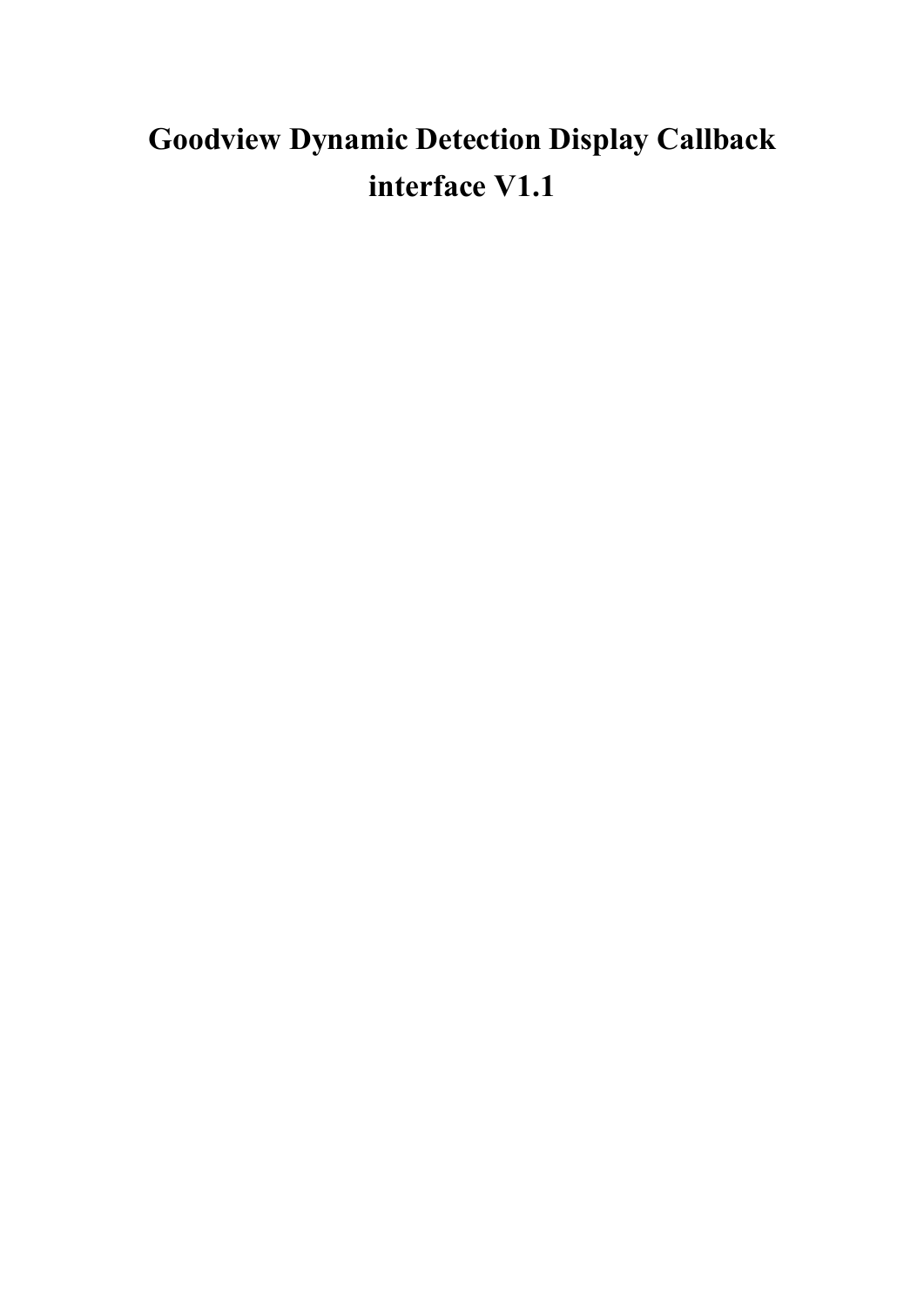## **instructions**:

This interface is a description of the interface that the client APP pushes to other backgrounds. It is recommended that you can first use postman and other tools to test and verify。

After the interface development is completed, you can set it in the APP application settings and others, enter the callback address to save and use.

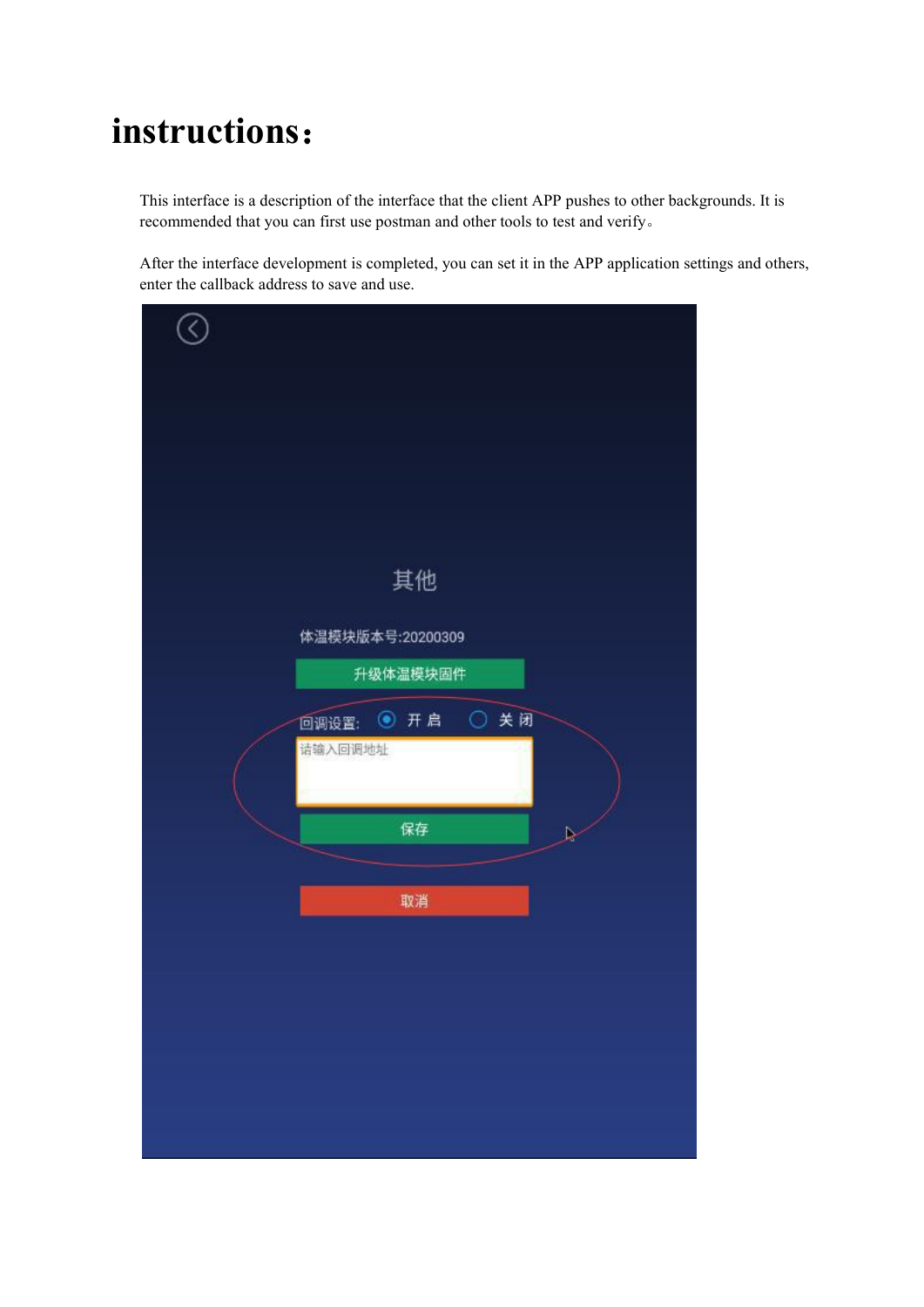## **interface specification**

| Face detection result data push interface |                      |                   |                       |                                                                                                     |  |  |
|-------------------------------------------|----------------------|-------------------|-----------------------|-----------------------------------------------------------------------------------------------------|--|--|
| Interface                                 | uploadMipsGateRecord |                   |                       |                                                                                                     |  |  |
| address                                   | url address          |                   |                       |                                                                                                     |  |  |
| mode                                      | <b>POST</b>          |                   |                       |                                                                                                     |  |  |
| required<br>parameter                     | <b>JSON</b>          |                   |                       |                                                                                                     |  |  |
| return type                               | <b>JSON</b>          |                   |                       |                                                                                                     |  |  |
| required<br>parameter                     | Parameter            | Parameter<br>mode | Requ<br>est or<br>not | <b>Explanation</b>                                                                                  |  |  |
| device ID                                 | mac                  | string            | Y                     | <b>MAC</b> address format, 12 bits                                                                  |  |  |
| userId                                    | userId               | string            | Y                     | Person ID, -1 means stranger                                                                        |  |  |
| checkTime                                 | checkTime            | long              | Y                     | Timestamp                                                                                           |  |  |
| name                                      | name                 | string            | N                     | Personnel name                                                                                      |  |  |
| type                                      | type                 | int               | $\mathbf N$           | Identity type, 1 is visitor, 2 is<br>blacklist,<br>3 for employees, 4 for ID card<br>identification |  |  |
| cardNo                                    | cardNo               | string            | $\mathbf N$           | Card number information, stranger<br>is empty                                                       |  |  |
| idCardNo                                  | idCardNo             | string            | ${\bf N}$             | <b>ID</b> card number                                                                               |  |  |
| temperature                               | temperature          | string            | ${\bf N}$             | temperature, eg 36.5                                                                                |  |  |
| mask                                      | mask                 | int               | ${\bf N}$             | mask, 1-wear, 0-no wear                                                                             |  |  |
| Pic infos                                 | checkPic             | string            | ${\bf N}$             | Snap pictures, the picture format is<br>Base64                                                      |  |  |
| extra                                     | extra                | string            | ${\bf N}$             | Extra information, extended use                                                                     |  |  |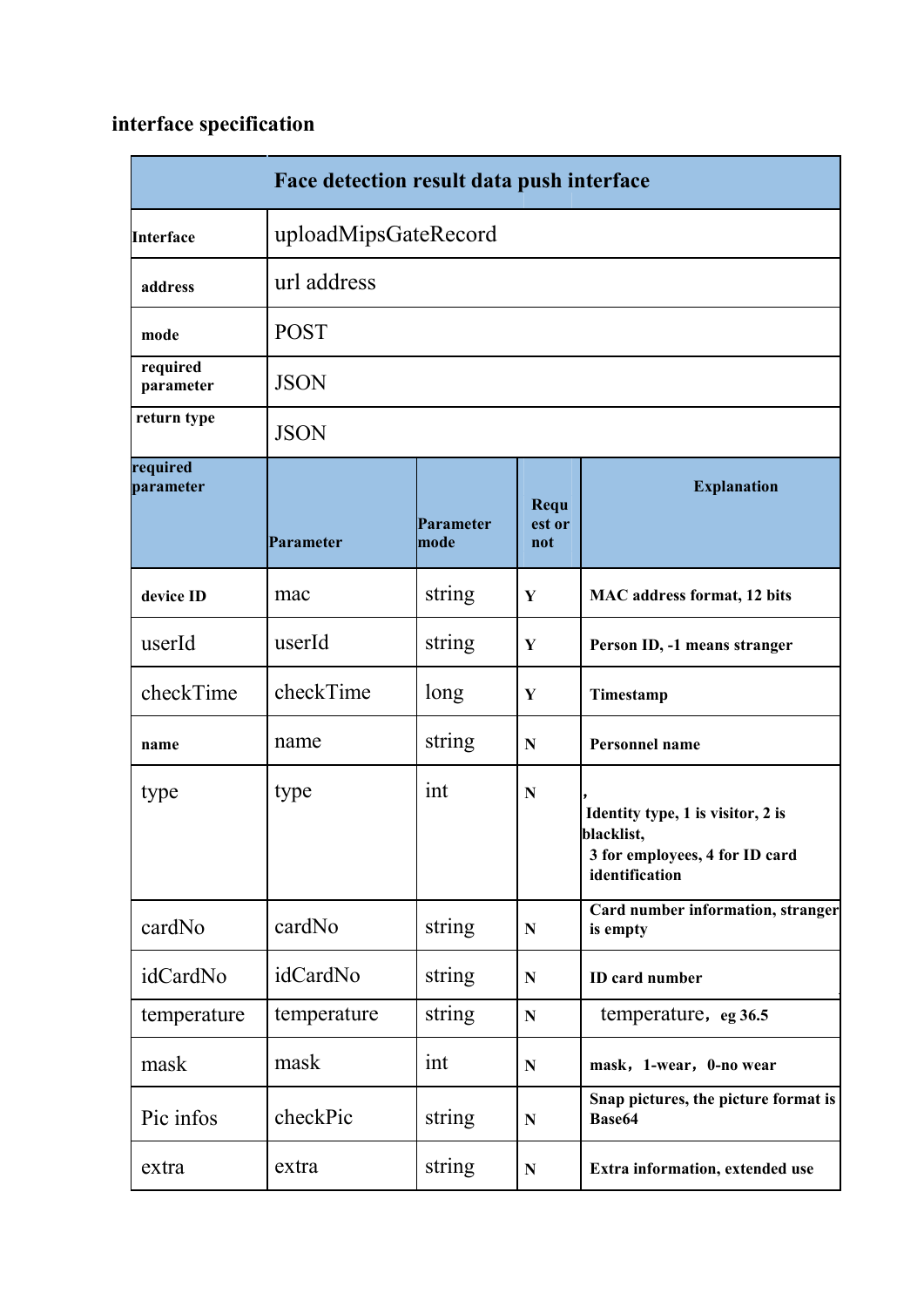| <b>ID</b> card<br>information:               | sex       | <b>String</b> | $\mathbf N$               |             |  |  |  |
|----------------------------------------------|-----------|---------------|---------------------------|-------------|--|--|--|
| <b>Sex</b>                                   |           |               |                           |             |  |  |  |
| <b>ID CARD</b><br>INFO:                      | nation    | <b>String</b> | ${\bf N}$                 |             |  |  |  |
| : <b>ID CARD</b><br><b>INFO</b><br>birthdate | birthdate | <b>String</b> | $\mathbf N$               |             |  |  |  |
| <b>ID CARD</b><br>INFO:<br>address           | address   | <b>String</b> | ${\bf N}$                 |             |  |  |  |
| <b>ID CARD</b><br>INFO:<br>photo             | cardPhoto | <b>String</b> | $\mathbf N$               | From base64 |  |  |  |
| <b>Return value</b>                          |           |               |                           |             |  |  |  |
| <b>Return result</b>                         | code      |               | 0-success, 1-fail         |             |  |  |  |
| Return<br>infomation                         | msg       |               | <b>Return information</b> |             |  |  |  |

eg:

 $\{$ 

"mac": "8CFCA0039257",

"userId": "",

"checkTime": 1585361367292,

"name": "test",

"type": -1,

"cardNo": "",

"idCardNo": "440...",